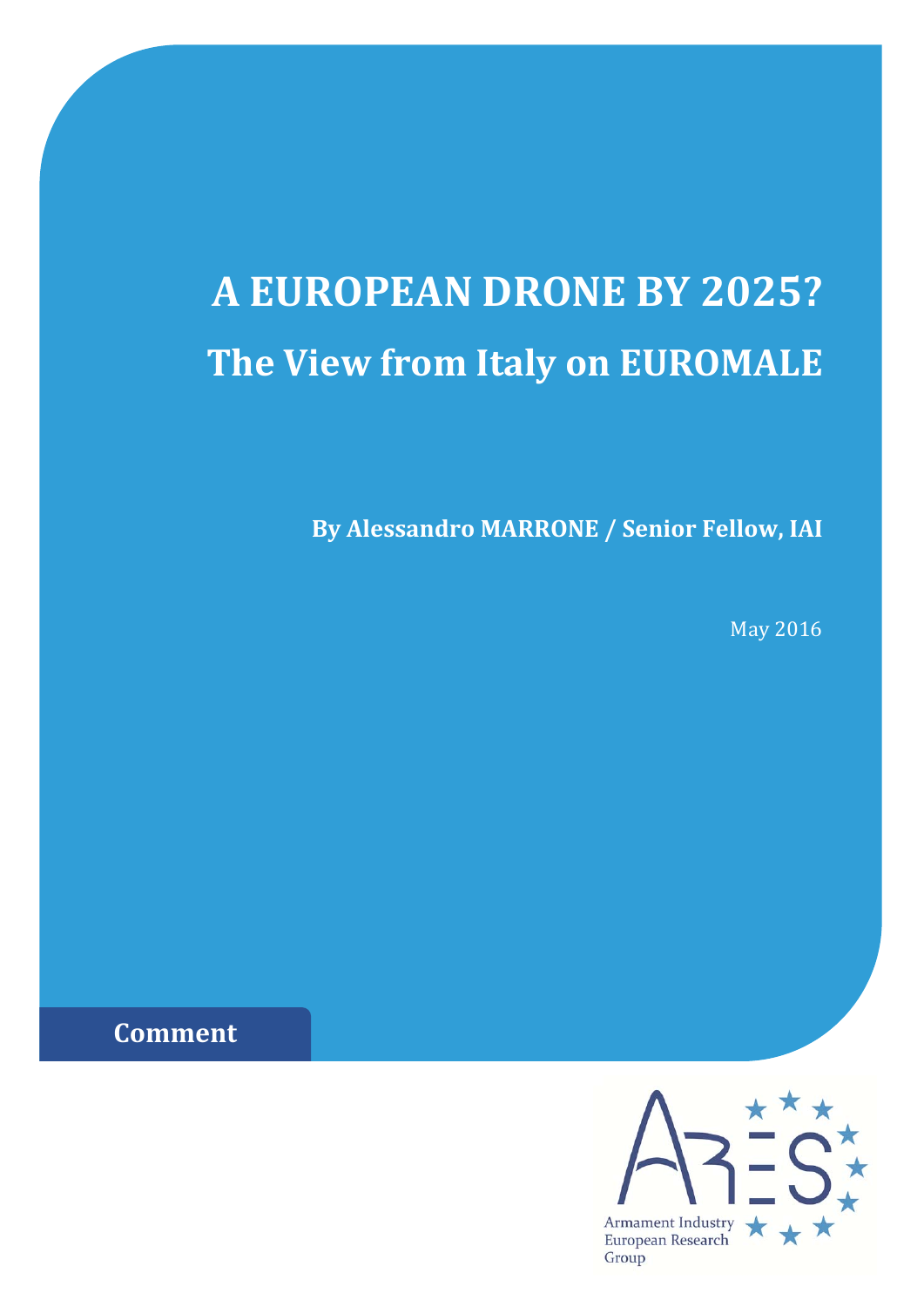I n May 2015, Italy agreed with France and Germany the launch of a definition study for a weaponized MALE RPAS which would able to carry out both ISR missions, target acquisition and engagement. Spain joined the group in D study for a weaponized MALE RPAS which would able to carry out both ISR missions, target acquisition and engagement. Spain joined the group in December 2015. This cooperative effort is in principle open to other participants, following agreement of common operational requirements, and Poland could be an interesting new partner considering its planned investments on RPAS. The Italian Ministry of Defence will bear 23 per cent of the EUROMALE costs, namely 13.8 million euro, similar to French and Spanish MoDs, and supported the decision to task OCCAR to manage a 2year long contract for the EUROMALE definition study. The contract is supposed to be assigned to a consortium of European industries including Airbus, Dassault and Finmeccanica. However the industrial agreement is not yet entirely defined.

Such an approach to EUROMALE reflects the main features of the "Italian way" of participating in European cooperative programmes. The "Italian way" is not formally detailed in official documents. The 2015 Italian White Book for International Security and Defence established a number of strategic guidelines on European defence cooperation, i.e. by introducing the distinction between "cooperative" and "sovereign" technologies, but the Industrial and Technological Strategy to implement the White Book has yet to be defined. Despite this, it is possible to outline a *de facto* Italian way of doing European defence cooperation, which is the result of a common praxis and mindsets shared by national stakeholders, and underlies Italy's approach to EUROMALE.

### **THE "ITALIAN WAY"**

Firstly, EUROMALE it is a cooperative effort including two of the three EU member states to which Italy traditionally looks to for defence cooperation, namely France and Germany  $-$  the third one being the UK. It is not by chance that Rome has been cooperating with Paris on space (i.e. joint ventures Thales Alenia Space and Telespazio) and naval assets (FREMM), and with Berlin on fighter aircrafts (Eurofighter), helicopters (NH90) and submarines. Italy wants to remain engaged with the largest military spenders and DTIBs in Europe, despite budgetary constraints caused in recent years by both economic stagnation and austerity measures. Thus Rome has advocated a multinational RPAS procurement programme, and worked to be part of it since the beginning. 

A second character of EUROMALE cooperation which fits with the Italian way is the fact that it is a mini-lateral format, involving the most willing and able countries, and at the same time it is open to other possible partners. These two elements are strictly related. On the one hand, Italy assumes that the establishment of effective cooperation is possible only within a small group of like-minded countries, whereby high operational

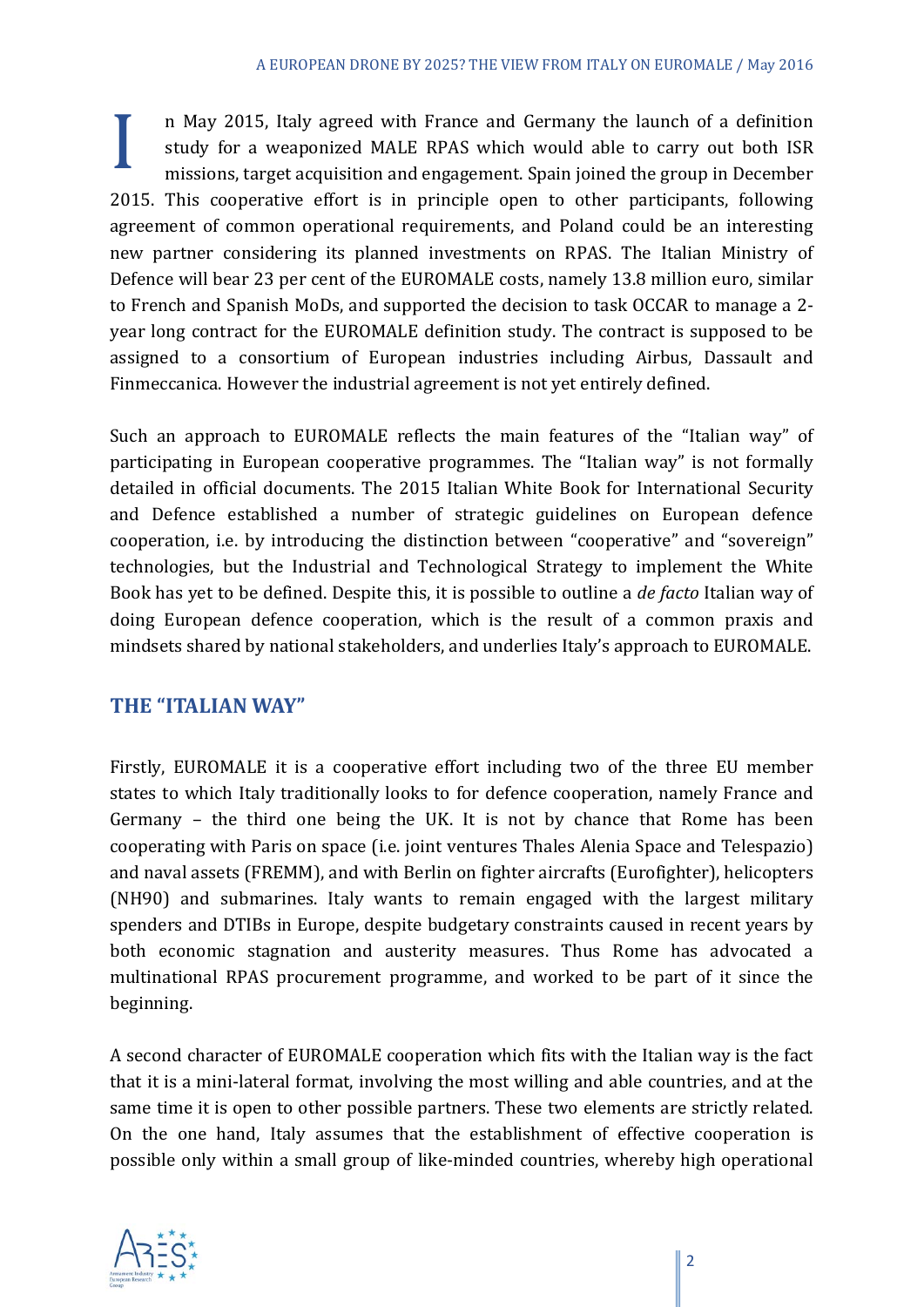requirements would be set up without lowering the ambition to the minimum common denominator among a larger group. What is more, the "transaction costs" are reduced, for example in terms of time and complexity of negotiations with partners. On the other hand, Italy has criticized bilateral agreements in principle exclusive of other participants, such as the 2010 Lancaster House Treaty, because they constitute stumbling blocks to mini-lateral and European cooperation among countries which could be willing and able to join the pioneer group. In the EUROMALE case, the Italian Air Force has significantly contributed to the definition of operational requirements, also thanks to its 13-years long operational experience with US drones. However, once the bar is set sufficiently high to ensure a valid output, there are no *a priori* entry barriers for other partners from Rome's point of view. For example, Italy is interested in deepening cooperation with LoI countries, with whom contacts are well established since the 1990s, as well as with Poland which is considered a relevant spender and industrial partner. It is not by chance that Finmeccanica has built partnership with Polish interlocutors and seeks to consolidate its presence there.

The third feature of the Italian way to defence cooperation reflected in the EUROMALE programme is the importance attached to the industrial return for the national DTIB. In 2013, Italian aerospace, defence and security industry had a turnover of roughly 15 billion euro and directly employed around 50.000 personnel (plus the indirect employment), while its 2014 export amounted to 2.9 billion of euro. Such a reality encompasses systems integrators such as  $F$ inmeccanica  $(9<sup>th</sup>$  largest defence company worldwide, 3<sup>rd</sup> in Europe) and Fincantieri shipyard, second tier companies and a number of PMI. It is therefore obvious Rome's defence industrial policy looks to maintain such DTIB also through national procurement, European cooperation and export support. In this equation, cooperative programmes like EUROMALE (and Eurofighter or NH90) play a fundamental role as the only tool to achieve the necessary critical mass of investments in cutting edge technologies, by ensuring participating countries such as Italy will keep pace with US competitors. Moreover, if properly managed, this cooperative programmes could help to set European standards, which are absolutely needed to avoid a market fragmentation which will in the end damage all European industries in favour of American competitors relying on a much larger internal market.

### **AND A EUROPEAN PERSPECTIVE**

Fourth, in recent years Italy has devoted increasing attention to dual-use technologies and products, because of the economies of scales possible by pooling defence, security and civilian users of the same item, of the technological advancements out of the defence sector, of the EU funding for dual-use research, and because of the fact investments in dual technologies are less exposed to criticisms by domestic public opinion than purely

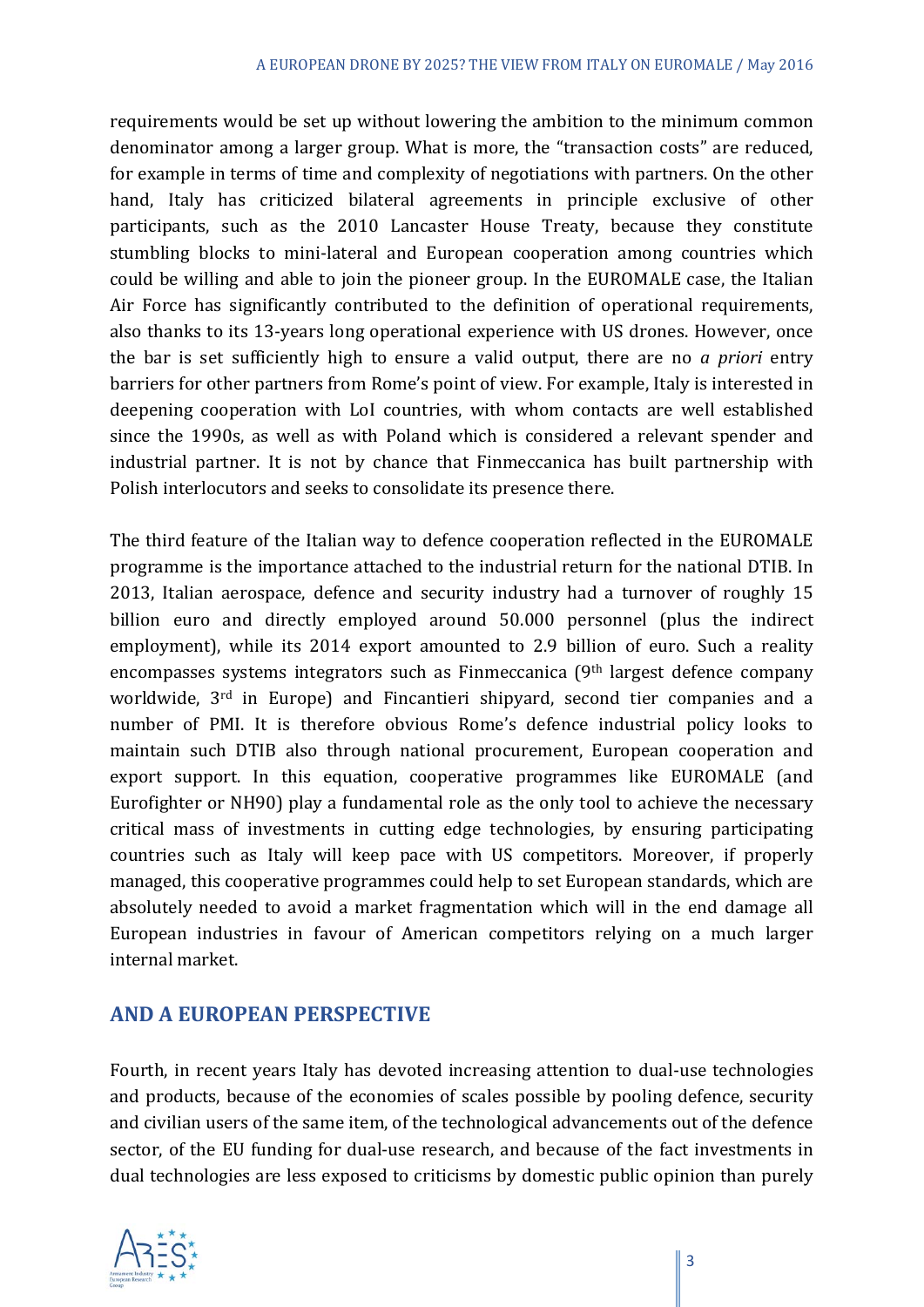military spending. In this context, EUROMALE has to first and foremost satisfy the armed forces' needs, but its use for border control and security-relate purpose is positively seen by Rome. It would enlarge the pool of buyers to national law enforcement agencies in Europe and EU institutions, thus increasing the economies of scale and decreasing unitary costs. To this end, the work on regulatory and technical issues related to the flight into non-segregated airspaces is crucial. Italian national authorities such as *Ente Nazionale per l'Aviazione Civile* (ENAC) and *Ente Nazionale di Assistena al Volo* (ENAV) have developed one of the most advanced national regulations in Europe in this regard, which may provide useful elements for an European approach.

Finally, when it comes to defence cooperation it should be noted that Italy tends to keep in mind the European perspective, and to frame its national interests in a way compatible with the European one. Rome has traditionally been a supporter of European defence cooperation and integration, and the 2015 White Book establishes a clear priority and political mandate in this regard. Accordingly, EUROMALE is considered instrumental to pursue European interests in three main ways: first, by equipping armed forces in Europe with an adequate and common platform which they can operate, maintain and upgrade together and autonomously; second, by ensuring EU strategic autonomy from non-European suppliers in this crucial field; third, by enabling EDTIB to compete in the growing RPAS world market.

In conclusion, in a period when European defence cooperation is flagging, with no successors of large scale cooperative programmes such as Eurofighter and NH90, EUROMALE is one of the few real mini-lateral investments on the future of armed forces and DTIB on the Old Continent. As such, it is as important for Italy as it is for Europe.